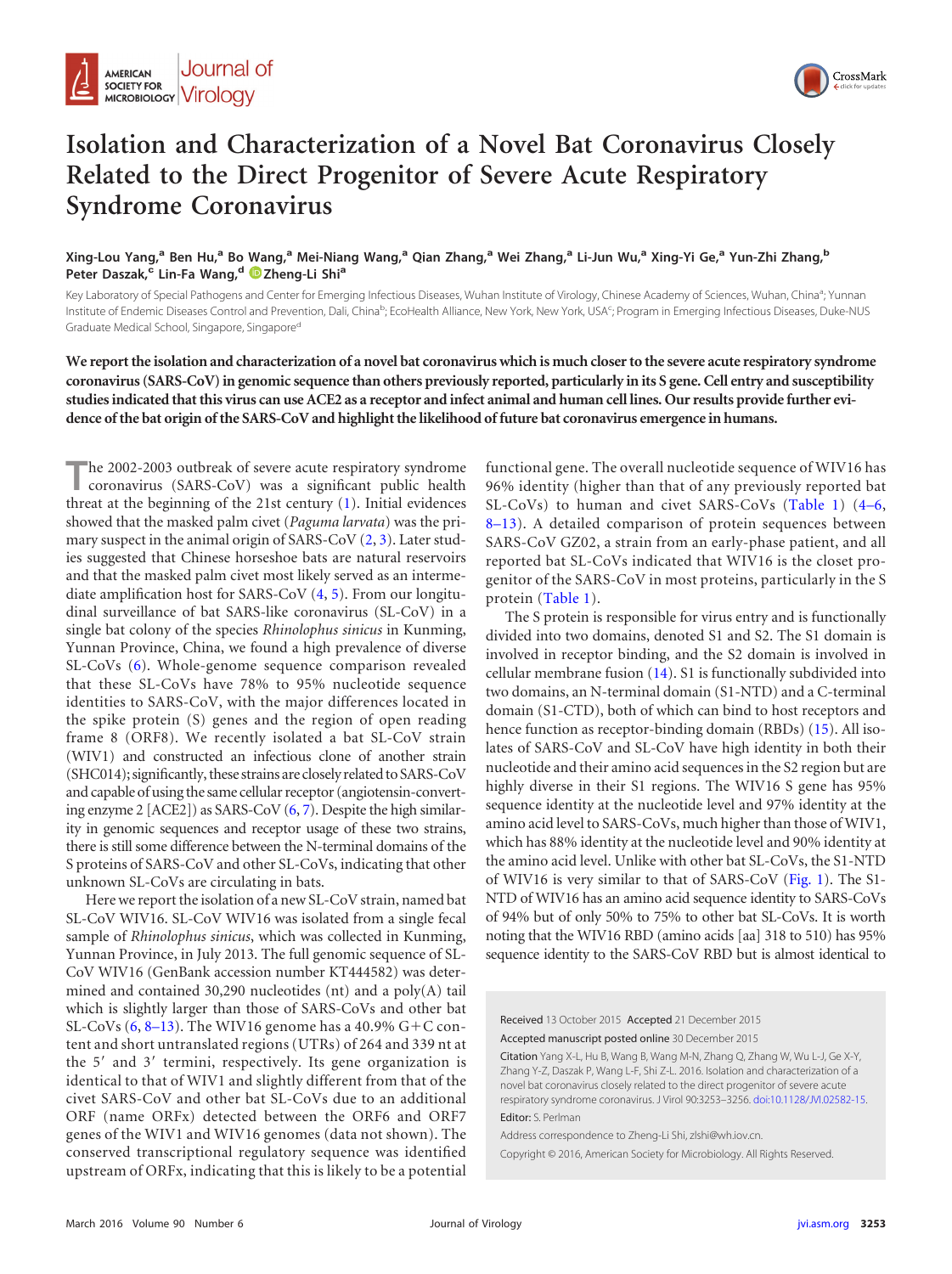|                                    |                                        |                | TABLE 1 Genomic comparison of SARS-CoV GZ02 with civet SARS-CoV and other bat SL-CoVs |                             |                                |            |           |            |            |           |           |           |            |            |                        |
|------------------------------------|----------------------------------------|----------------|---------------------------------------------------------------------------------------|-----------------------------|--------------------------------|------------|-----------|------------|------------|-----------|-----------|-----------|------------|------------|------------------------|
| $\mathop{\mathrm{FL}}\nolimits$ or |                                        | No. of No. of  |                                                                                       | % nt identity/% aa identity |                                |            |           |            |            |           |           |           |            |            |                        |
| ORF                                |                                        | aa             |                                                                                       |                             | WIV.                           | Rs3367     | RsSHC014  | Rs672      | Rp3        | R€        | Rm l      | LYRa1     | $HKU3-1$   | YNLF_31C   | BM48-31                |
|                                    |                                        |                | 9.8                                                                                   | 96.0                        | 95.6                           |            |           |            |            |           |           |           |            | 3.5        | 78.8                   |
|                                    | 13,134                                 |                | 99.9/99.9                                                                             | 96.6/98.1                   | 96.9/98.0                      | 96.9/98.0  | 96.8/98.1 | 96.4/98.1  | 94.9/96.6  | 88.0/94.3 | 88.0/93.6 | 91.0/95.9 | 88.2/94.3  | 96.0/97.3  | 76.9/81.6              |
|                                    | 8088                                   | 4,377<br>2,695 | 99.9/99.9                                                                             | 96.1/99.1                   | 96.3/99.4                      | 96.3/99.4  | 96.4/99.5 | 96.0/99.3  | 96.2/99.1  | 90.9/98.3 | 91.4/98.6 | 93.8/98.9 | 90.9/98.6  | 96.8/99.2  | 85.5/96.0              |
|                                    |                                        | 1,255          | 99,6/99.0                                                                             | 95.4/97.3                   |                                | 90.2/92.5  | 88.4/90.2 | 77.6/80.1  | 78.1/80.2  | 75.5/78.4 | 78.0/80.6 | 83.3/89.9 | 77.0/79.4  | 76.1/79.2  | 70.9/76.0              |
|                                    |                                        | 680            | 99.5/98.8                                                                             | 92.6/95.4                   | 86.5<br>90.2/92.4<br>83.3/86.5 | 83.4/86.8  | 79.9/82.4 | 68.8/67.0  | 69.1/66.7  | 66.7/66.1 | 69.0/67.4 | 80.3/84.4 | 69.2/67.2  | 67.5/66.7  | 65.8/64.5              |
|                                    | $3,768$<br>$2,040$<br>$1,728$<br>$825$ | 575            | 99.8/99.3                                                                             | 98.3/99.5                   | 98.3/99.5                      | 98.2/99.3  | 98.3/99.5 | 88.0/95.5  | 88.4/96.2  | 85.5/92.7 | 88.3/96.0 | 87.3/96.3 | 85.9/93.9  | 86.0/93.7  |                        |
| DEBa                               |                                        | 274            | 9.0/97.8                                                                              | 99.2/98.2                   | 99.0/97.8                      | 99.2/98.2  | 99.3/98.2 | 90.4/90.8  | 84.0/84.3  | 88.6/86.9 | 83.5/84.3 | 89.7/91.6 | 83.0/82.5  | 89.0/88.3  | 76.7/89.6<br>73.1/71.5 |
|                                    | 231                                    | 76             | 100.0/100.0                                                                           | 99.1/100.0                  | 100.0<br>99.1/1                | 99.1/100.0 | 98.7/98.7 | 99.6/100.0 | 0.001/8.76 | 96.5/96.1 | 96.1/98.7 | 98.3/98.7 | 0.001/4.76 | 99.6/100.0 | 90.0/92.1              |
| M<br>ORF6<br>ORF7a                 | 666                                    | 221            | 39.8/99.5                                                                             | 97.4/98.2                   | 98.2<br>97.4/9                 | 97.4/98.2  | 97.4/97.7 | 97.7/98.6  | 93.4/97.3  | 95.5/97.7 | 94.7/97.3 | 94.7/97.7 | 95.0/98.6  | 95.9/98.6  | 81.5/91.4              |
|                                    | 192                                    | 63             | 100.0/100.0                                                                           | 95.3/92.1                   | 95.8/93.7                      | 97.9/96.8  | 97.4/96.8 | 97.4/98.4  | 94.8/92.1  | 94.8/93.7 | 94.8/92.1 | 94.3/95.2 | 94.8/93.7  | 92.7/88.9  | 65.1/50.0              |
|                                    | 369                                    | 122            | 100.0/100.0                                                                           | 94.3/95.1                   | 94.9/95.1                      | 94.9/95.9  | 94.6/95.9 | 94.3/95.9  | 93.8/95.1  | 92.1/91.8 | 93.0/93.4 | 93.2/94.3 | 93.0/94.3  | 96.7/96.7  | 63.9/58.5              |

ORF6 192 63 100.0/100.01 95.3/93.1 95.3/93.4 97.4/96.8 97.4/96.8 97.4/96.8 97.4/95.8 97.92.1 93.7/92.1 93.7/92.1 93.7/92.1/50.0 03.1/50.0 94.8/93.7 94.8/93.7 94.98.9 65.1/50.0 ORF7a 369 122 122 123/95.1 94.3/95.1 94.6/95.9 94.6/95.9 94.6/95.9 94.6/95.9 94.6/95.9 94.9/95.1 94.3/95.1 94.9/94.3 95.9/94.3 95.9/94.3 95.2/96.7 63.9/94.3 94.9/95.1 94.3/95.1 94.3/95.1 94.3/95.1 94.9/95.1 94.9/95.1 94.9/ ORF7b 135 44 100.0/100.0 96.3/93.2 95.6/93.2 95.6/93.2 96.3/93.2 95.6/93.2 96.3/93.2 94.1/90.9 95.6/93.2 86.7/90.9 92.6/93.2 97.0/93.2 65.0/70.0 ORF8 369 122 99.5/98.4 50.1/38.6 50.7/39.5 50.7/39.5 50.7/40.4 51.6/39.5 53.3/39.5 82.1/81.8 52.1/39.5 51.0/38.3 52.1/37.7 82.1/82.6 NA

63.9/58.5 65.0/70.0

96.7/96.7

93.0/94.3 92.6/93.2 52.1/37.7

93.0/93.4 95.6/93.2

92.1/91.8 94.1/90.9 82.1/81.8

94.3/95.9

94.9/95.9 95.6/93.2 50.7/39.5

94.3/95.1 96.3/93.2 50.1/38.6

0.0/100.0  $0.00100.00$ 

 $\overline{22}$ 122

 $44$ 

135 369

<span id="page-1-0"></span>ORF7b ORF7a

ORF8

99.5/98.4

96.3/93.2 53.3/39.5

95.6/93.2 51.6/39.5

96.3/93.2 50.7/40.4

95.6/93.2 50.7/39.5

97.0/93.2 82.1/82.6

86.7/90.9 93.2/94.3 51.0/38.3

52.1/39.5

 $\tilde{\Sigma}$ 

was identified from R. *blasii* collected in Bulgaria in 2008. FL, full-length genome; S1, the N-terminal domain of 78.5/88.2 N 1,290.7.2001.0 90.010.0 90.01.05.199.0 9.100.199.0 1,260.71.3 9.3.6.7/96 9.08.7/98.0 9.0011.780.0 90.001.000.0 96.41.98.2/97.0 97.2/9 97.07.9 97.2/9 97.07.9 97.2/9 97.07.9 97.07.9 97.2/9 97.07.9 97.2/98.2/97.07.9 7.2/9 9 ARS-CoV GZ02 was isolated from patients in the early phase of the SARS outbreak in 2003. SARS-CoV SZ3 was identified from Paguma larvata in 2003 collected in Guangdong, China. SL-CoV WIV19, Rs3567, and RsSHC014 from R. /errumequitumum and R. macrotis, respectively, collected in Hubei, China, in 2003. Bat SARS-related CoV BM48-31 was identified from R. blasii collected in Bulgaria in 2008. FL, full-length genome; S1, the N-termina SARS-COV GZO2 was isolated from patients in the early phase of the SARS outbreak in 2003. SARS-COV SZ3 was identified from Paguma larvata in 2003 collected in Guangdong, China. SL-CoV WIV1, Rs3367, and RsSHC014 were identified from Rhindophus sinicus collected in Yuman, China, during 2011 to 2013. SL-CoV YNLF\_31C was identified from R. ferrumequinum collected in Yuman, China, in 2013. SL-CoV LYRa11 was identified from R. affinis were identified from Rhinalophus sinicus collected in Yunnan, China, during 2011 to 2013. SL-CoV YNLF\_31C was identified from R. ferrumequinum collected in Yunnan, China, in 2013. SL-CoV LYRa11 was identified from R. affin collected in Yunnan, China, in 2011. SL-CoV Rs672, Rp3, and HKU3-1 were identified from R. sinicus collected in China (respectively, from Guangxi in 2004, Guizhou in 2006, and Hong Kong in 2005). Rf1 and Rm1 were identifie collected in Yunnan, China, in 2011. SL-CoV Rs672, Rp3, and HKU3-1 were identified from R. sinicus collected in China (respectively, from Guangxi in 2004, Guizhou in 2006, and Hong Kong in 2005). Rth and Rm1 were identifie the S protein (aa 1 to 680); S2, the C-terminal domain of the S protein (aa 681 to 1255); NA, not available. A pairwise comparison was conducted for all ORFs at the nucleotide and amino acid levels. The full-length genomes the S protein (aa 1 to 680); S2, the C-terminal domain of the S protein (aa 681 to 1255); NA, not available. A pairwise comparison was conducted for all OREs at the nucleotide and amino acid levels. The full-length genomes 97.2/98.3 96.2/96.7 96.9/97.9 96.4/97.9 94.2/95.7 96.7/98.1 97.6/98.6 rom R. ferrumequinum and R. macrotis, respectively, collected in Hubei, China, in 2003. Bat SARS-related CoV BM48-31 98.3/99.5 98.7/100.0 8.4/99.8 98.4/99.5 99.9/100.0 compared at the nucleotide level. compared at the nucleotide level. 422 1,269  $\overline{z}$ 



<span id="page-1-1"></span>**FIG 1** Similarity plot based on the nucleotide sequence of the S gene of bat SL-CoV WIV16. S genes of human/civet SARS-CoVs and bat SL-CoV WIV1 were used as reference sequences, with a window of 200 bp and a step size of 20 bp under the Kimura model. CenterPos, center position.

WIV1's. Thus, the WIV16 S gene is likely a recombinant of WIV1's gene and a recent ancestor of SARS-CoV's gene.

High sequence conservation of the WIV16 RBD with that of SARS-CoVs predicts that WIV16 is likely also to use ACE2 as a cellular entry receptor. This was confirmed by infection of HeLa cells expressing ACE2 from human, civet, and Chinese horseshoe bat, respectively [\(Fig. 2A\)](#page-2-2). Cell susceptibility testing using different cell lines further indicated that WIV16 has the same host range as WIV1 [\(Fig. 2B\)](#page-2-2) [\(6\)](#page-3-3).

To assess whether the major sequence difference of the S1- NTD will have an effect on virus entry and/or replication, the growth kinetics of the two viruses were comparatively studied. Vero E6 cells were infected with WIV1 or WIV16 at a multiplicity of infection (MOI) of 1, and virus production in the medium supernatant was determined at four time points postinfection by quantification of viral RNA [\(Fig. 3;](#page-2-3) see the figure legend for more technical detail). The two viruses grew at very similar rates, with WIV16's rate being slightly lower than WIV1's rate during the 48-h period examined in this study. It is hard to conclude whether this subtle difference is significant and related to the S1-NTD sequence difference. Further investigation with more cell lines is required to confirm this preliminary observation.

In conclusion, we isolated and characterized a novel bat SL-CoV isolate, WIV16, which is the closest ancestor to date of the SARS-CoV. Our results provide further evidence that Chinese horseshoe bats are natural reservoirs of SARS-CoVs. It should be noted that WIV16 is not the closest strain to the human SARS-CoVs with regard to ORF8. Full-length ORF8 is present in several SARS-CoV genomes of early-phase patients, all civet SARS-CoVs, and bat SL-CoVs. It is split into two ORFs (ORF8a and -b) in most human SARS-CoVs from late-phase patients due to a deletion event in this part of the genome [\(3\)](#page-3-0). Recently, two papers reported that they found a full-length ORF8 which has higher similarities to SARS-CoV GZ02 and civet SARS-CoV SZ3, suggesting that SAS-CoV derived from a complicated recombination and genetic evolution among different bat SL-CoVs [\(10,](#page-3-10) [12\)](#page-3-6). Considering everything together, we predict that there are diverse SL-CoVs to be discovered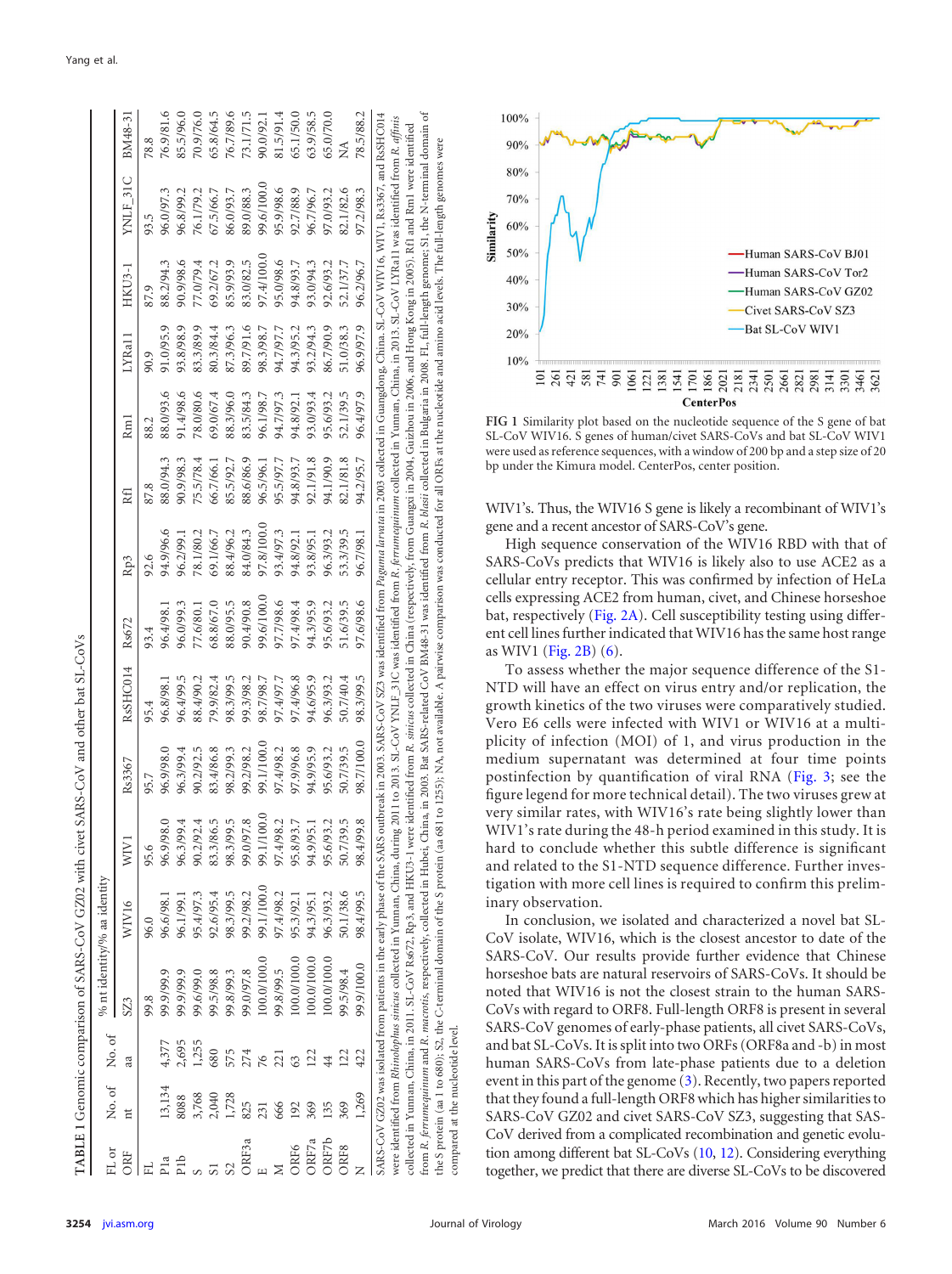

<span id="page-2-2"></span>**FIG 2** Receptor analysis (A) and susceptibility test (B) results for bat SL-CoV WIV16. (A) HeLa cells with and without the expression of ACE2. ACE2 expression was detected with goat anti-human ACE2 antibody, followed by fluorescein isothiocyanate (FITC)-conjugated donkey anti-goat IgG. Virus replication was detected with rabbit antibody against the SL-CoV Rp3 nucleocapsid protein, followed by cyanine 3 (Cy3)-conjugated mouse anti-rabbit IgG. Nuclei were stained with DAPI (4',6-diamidino-2-phenylindole). The columns (from left to right) show staining of nuclei (blue), ACE2 expression (green), virus replication (red), and all three (merged triple-stain images). b, bat; c, civet; h, human. (B) Virus infection in A549, LLC-MK2, RSKT, PK15, H292, and Vero-E6 cells. The columns (from left to right) show staining of nuclei (blue), virus replication (red), and both nuclei and virus replication (merged double-stain images). A549 and H292, human lung cells; LLC-MK2, macaque kidney cells; RSKT, Chinese horseshoe bat kidney cells; PK15, pig kidney cells; VeroE6, African green monkey kidney cells.



<span id="page-2-3"></span>**FIG 3** One-step growth curve of bat SL-CoV WIV16 compared with that of WIV1. Vero E6 cells were infected with WIV16 or WIV1 at an MOI of 1. Supernatants were collected at 0, 12, 24, and 48 h postinfection. The viruses in the supernatant were determined by one-step reverse real-time PCR ( $n = 3$ ). Virus RNA that had been extracted from a virus with a known titer was used to set up the standard curve. Error bars represent standard deviations. TCID50, 50% tissue culture infective doses.

in bats. Continued surveillance of this group of viruses in bats will be necessary and important not only for a better understanding of the spillover mechanism but also for more effective risk assessment and prevention of future SARS-like disease outbreaks.

**Nucleotide sequence accession number.** The full genomic sequence of SL-CoV WIV16 was deposited in GenBank under accession number [KT444582.](http://www.ncbi.nlm.nih.gov/nuccore/KT444582)

## **FUNDING INFORMATION**

National Natural Science Foundation of China (NSFC) provided funding to Zheng-Li Shi under grant numbers 81290341 and 31321001. Minister of Science and Technology of the People's Republic of China provided funding to Zheng-Li Shi under grant numbers 2014ZX10004001-003 and 2013FY113500. HHS | National Institutes of Health (NIH) provided funding to Peter Daszak and Zheng-Li Shi under grant number NIAID R01AI110964. National Research Foundation Singapore (NRF) provided funding to Lin-Fa Wang under grant number NRF2012NRF-CRP001- 056.

## <span id="page-2-0"></span>**REFERENCES**

- <span id="page-2-1"></span>1. **Peiris JSM, Guan Y, Yuen KY.** 2004. Severe acute respiratory syndrome. Nat Med **10:**S88 –S97. [http://dx.doi.org/10.1038/nm1143.](http://dx.doi.org/10.1038/nm1143)
- 2. **Guan Y, Zheng BJ, He YQ, Liu XL, Zhuang ZX, Cheung CL, Luo SW, Li PH, Zhang LJ, Guan YJ, Butt KM, Wong KL, Chan KW, Lim W,**